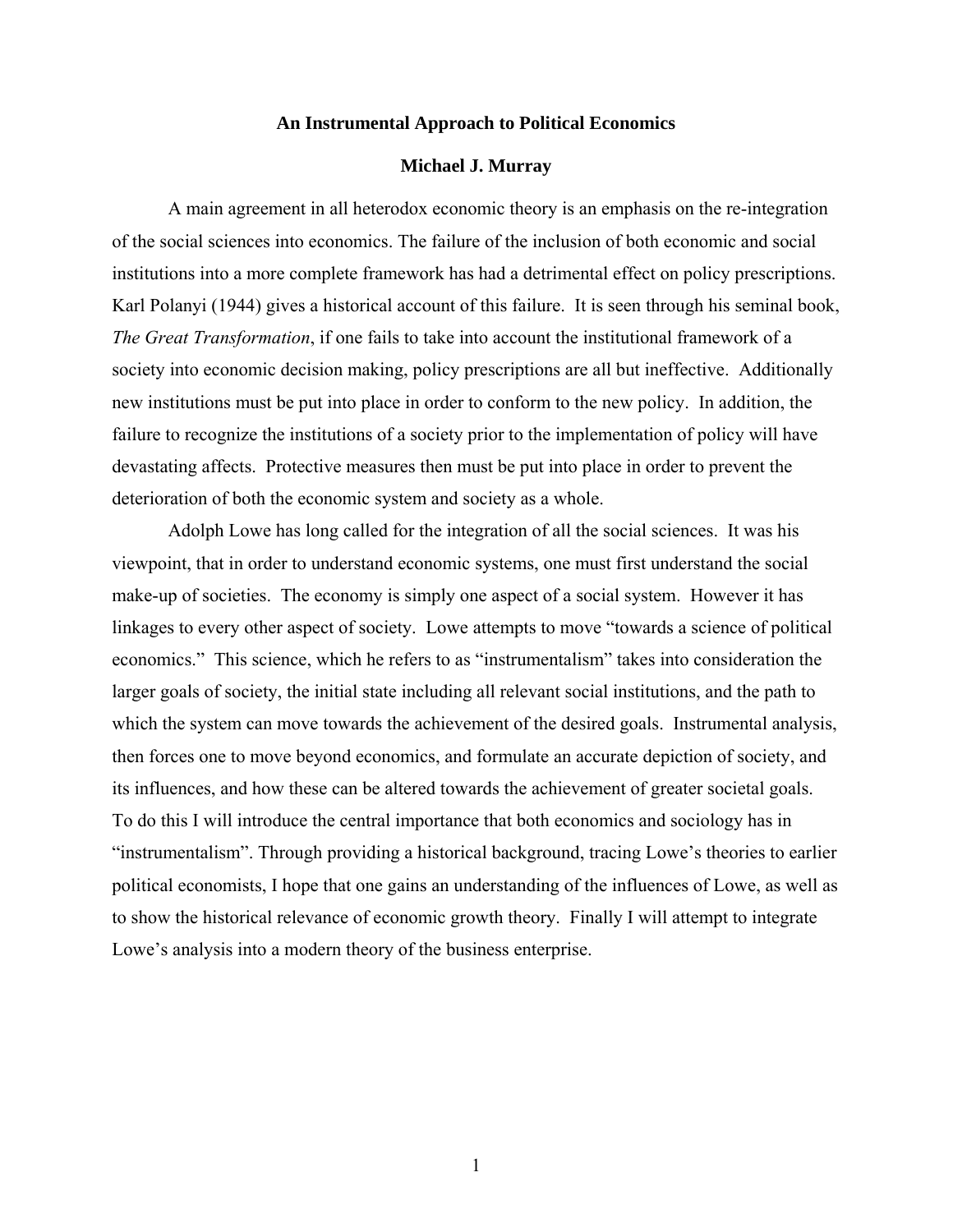#### **Background**

Adolph Lowe was born in 1893 in Stuttgart, Germany. He was educated in Berlin and Tübingen, receiving a degree in law, and then continuing to study economics under Franz Oppenheimer, a physician turned economist. After his studies he headed the Ministries of Labor and Economics of the Weimer Republic from 1919 – 1924. In 1926 Adolph Lowe became the director of research at the University of Kiel. Lowe's colleagues included Gerhard Colm, Hans Nesser, Alfred Kähler, and Noble Laureate Wassily Leontief. All these economists worked on structural growth models and business cycle theory at the Kiel Institute with Lowe until they were run out and forced to immigrate to other nations prior to World War II. Adolph Lowe, cited as a "dangerous intellectual," was forced into exile and took a post at the University of Manchester, UK, then to the New School for Social Research. Given the academic freedom that residing in New York City provided, he was able to continue his studies of the business cycle without political disruption. These economists eventually ended up at the New School for Social Research. In their new home, the "Kiel School" was left unabated and they continued work on structural economic growth and technological and structural unemployment, which, to this day, continues to flourish at the New School for Social Research (Krohn, 1987).

In order to fully conceptualize Lowe's theory of the business cycle one must get an understanding of his economics, as business cycle theory is just one leg of the tripod which makes up the foundation of Lowe's political economics. Mathew Forstater (2000) discusses the three aspects of Adolph Lowe's political economics: 1) a methodology for the integration of economic and social analysis and public policy; 2) a theory of the business cycle that puts focus on the problems of technological and structural unemployment; and 3) the political-philosophical problem of maintaining individual freedom within a society requiring democratic controls. It is appropriate to take each of these in turn, however it is important for the reader to remember, that each of these "legs" are of equal importance. Without one, the tripod will fall.

In *Economics and Sociology* (1935) Lowe makes a "plea for the co-operation of the social sciences." As Lowe argues, it was, and perhaps inevitably so, the division of labor within the social sciences that has caused each discipline to branch out on its own. However in doing so each individual discipline is incapable of providing a complete theory of individual and societal motivations and behavior, as well as the political, economic, and social consequences of such behaviors. Economic sociology attempts to: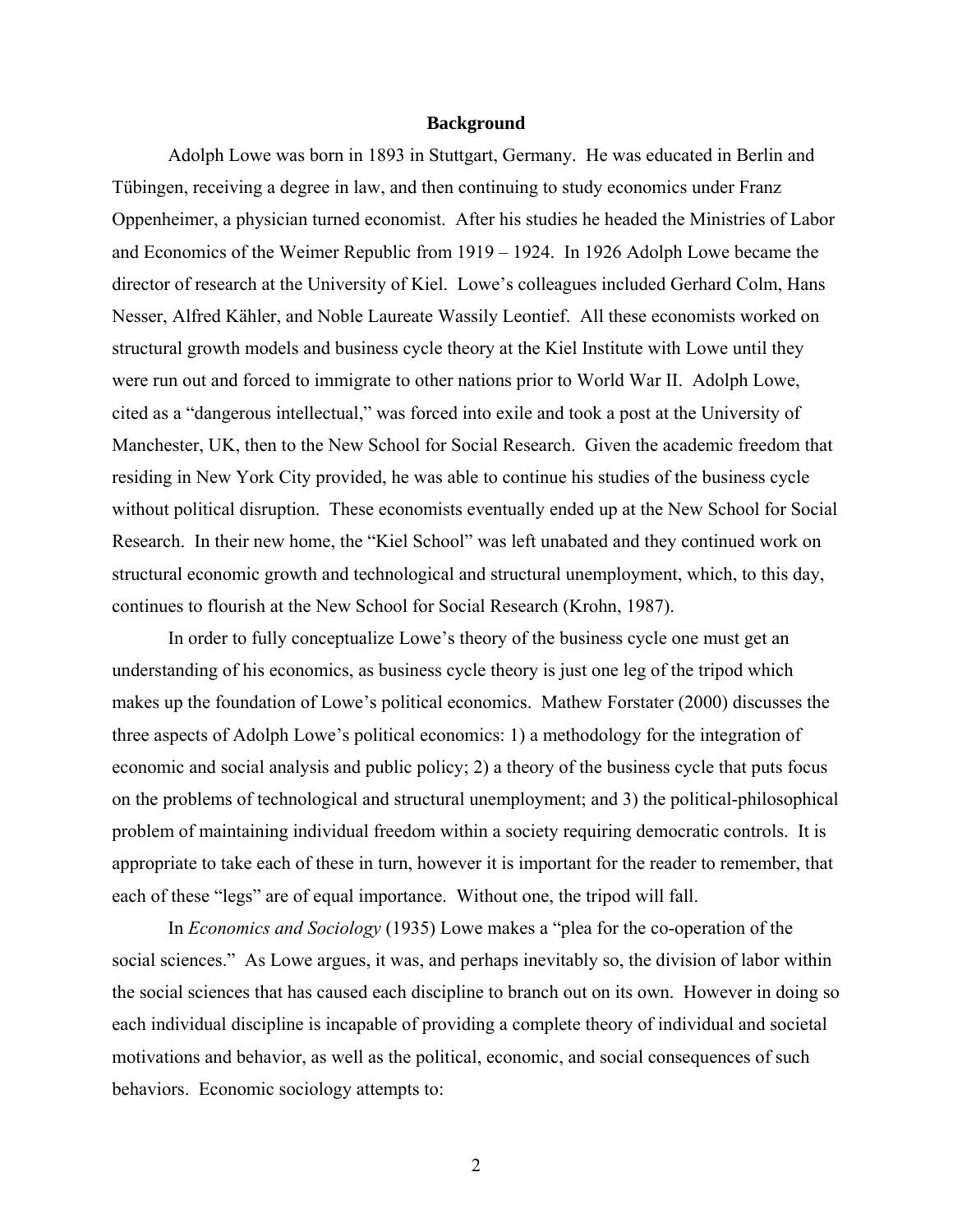…ascertain all social factors and influences which form and modify the "data" of the economic order and its evolution. Thus economic sociology deals on the one hand with the social institutions of the economic system, and their specific local and historical structure...in treating these problems economic sociology renders the general premises of economic theory concrete and gives its deductions the individual colour of space and time. (Lowe, 1935 p. 31-32).

For Lowe, there is no such thing as *pure economics*. In order for economics to be pure, one must be able to separate economic behaviors from social behaviors. Or alternatively, one must be able to discuss economics independently of the society and the social factors of which economics is constrained. This has been the goal of neoclassical economics, in which individuals, producers and consumers alike are assumed to have: 1) perfect information; 2) ordered preferences; 3) behavior conforming to the axioms of choice. This becomes problematic in present day theory. Classical economic theory, according to Lowe, was relatively accurate in its assumptions concerning the behavior of economic agents, buyers and sellers alike. However, given a modern capitalistic society, these assumptions are no longer valid. The behavioral and motivational principle upon which classical and now neoclassical theory rests is no longer as significant. Polanyi (1944) made a similar point in his discussion of the self-regulating market, which lies at the heart of the traditional approach. The institutions that society had been previously built upon are not conducive to the self-regulating market. Given laissez-faire policies, free of government intervention, human and social society would have become annihilated (Polanyi, 1944 pp. 3-10). Therefore institutions, both formal and informal, are required for *implementation* of the self-regulating market. This is a paradox that Lowe finds issue with as well. His "plea for cooperation in the social sciences" recognizes the importance of developing a theory that encompasses all the social sciences, and to develop policy that brings society and societal goals back to the forefront. Consistent with Polanyi's analysis of nineteenth century England, the simplistic traditional theory, is not, and can not be used as a framework for public policy, as it has deteriorating affects.

An analysis of the modern business enterprise is a suitable starting point for the discussion of political economics. In the present system the business enterprise is a complex web of many different industries, with different motivations, and each with their own unique micro goals. The financial structure of today's economy, the organization of the firm, and the motivations of the firm to engage in production, investment, and the implementation of pricing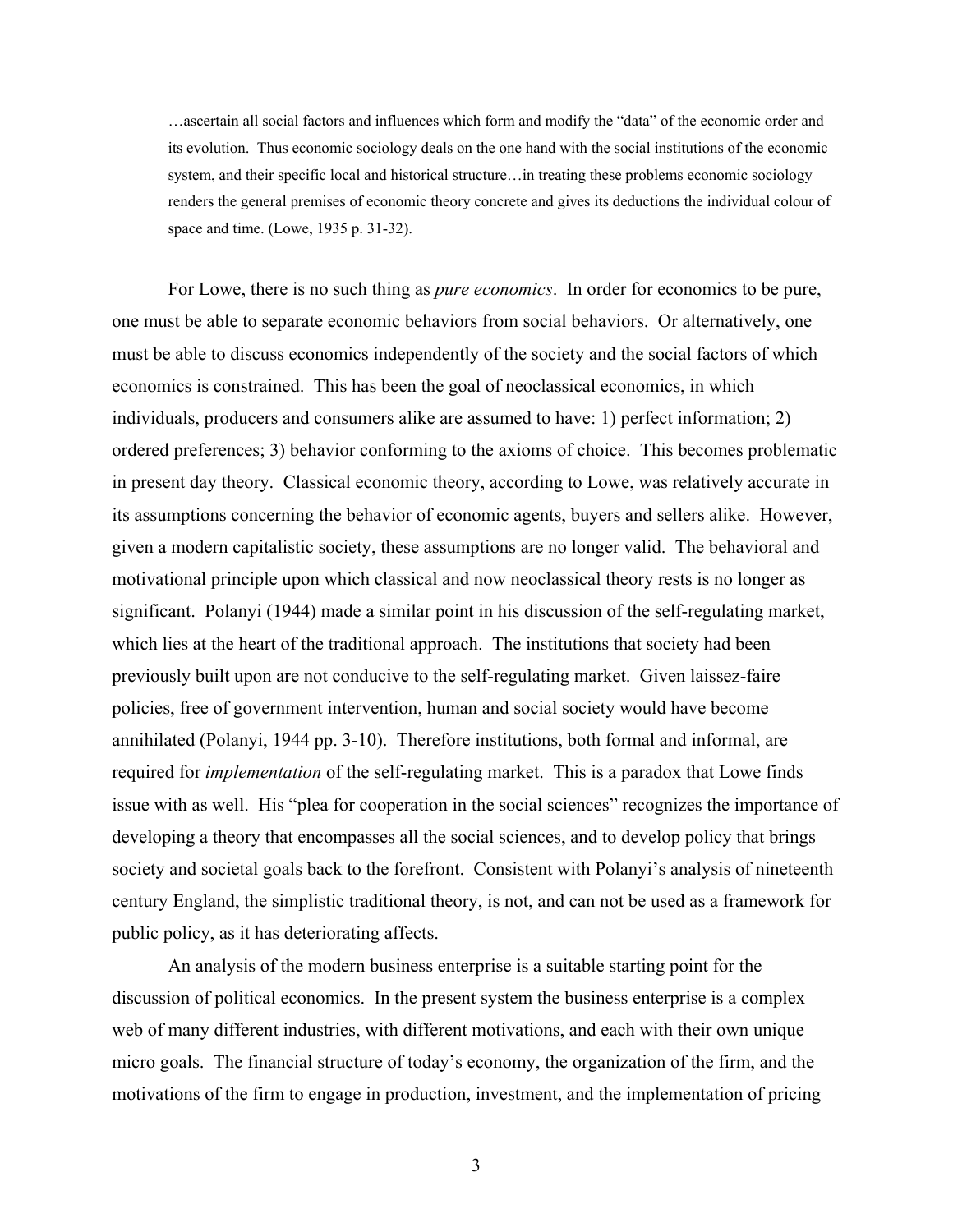policies differs from firm to firm, and over time within the same firm. The essential point that Lowe illustrates is that pecuniary motivations to maximize are still relevant today. However given the size, and complexity of the business enterprise, the means to the pecuniary ends are no longer clearly defined. The nature of the business environment and the time span in which profits can be maximized can cause perverse economic actions. Increasing, or decreasing output, raising or lowering prices, can all be justified as profit maximizing behavior in the modern age. The predictability of the classical models is not realistic in the current economic system. Instead Lowe in his two great works *On Economic Knowledge* and *The Path of Economic Growth* provides an alternative framework, an "instrumental" approach in which societal goals or sets of goals (*terminal state*) are pre-specified. The corresponding *initial state* is devised based upon the terminal state. Then one works backwards from the terminal state, to devise the path or paths by which the economy may traverse from its initial position. This became the launching point towards a new political economics, as both a theory and a guide for public policy.

# **The Functions of Political Economics**

Political economics, like traditional economics, is a theoretical science. As such it tries to derive a past state of the system (explanation) or a future state (prediction) from the knowledge of the given state (initial conditions) and from some 'law of motion'. (Lowe, 1987 p.157)

 The crucial distinction between traditional and political economics is that traditional (classical, neoclassical) theory rests upon rules, behaviors, and motivations appropriate to the early phases of capitalism. These are now losing realistic significance in present day capitalist society. Lowe does not deny that the motivation of the businessman is for the "maximization of pecuniary receipts," however the nature of the business enterprise is simply too complex. Gardiner Means classifies these industries that have the ability to engage in profit maximization through the implementation of neoclassical price-cost models, as atomistic. The modern day economic and business environment is not composed of atomistic enterprises; rather it is composed of corporate enterprises that have a high degree of technological and administrative organization, and furthermore can exhibit varying degrees of market power. Each corporation brings with it a complex matrix of inputs from numerous suppliers, it then becomes impossible to equate marginal revenue to marginal cost because the data is simply either not known, or perhaps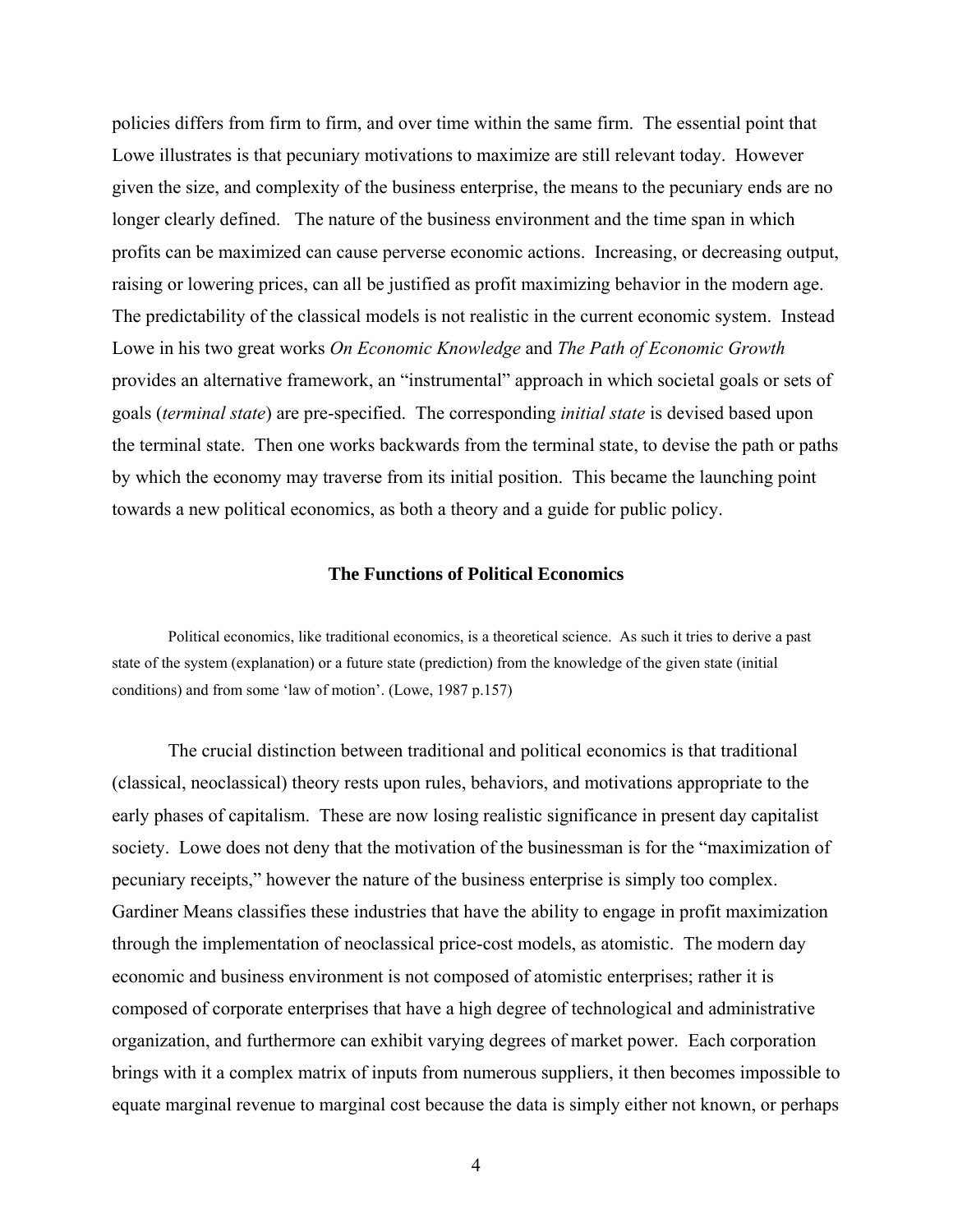even irrelevant. Depending upon the nature of the industry, one's payment to a supplier may not come due until after the final product is in the hands of its end user (i.e. grocery stores). However not all industries are organized in that manner. On the other side of the spectrum, industries such as the automobile and the construction industry require payments to suppliers prior to the final sale of the product. The fundamental idea is that there is no universal methodology that can be applied to all industries in the modern business enterprise (Lee, 1998). The traditional approach to economics is neither a relevant nor a realistic approach to the theory of production, or to the provisioning process.

 Veblen (1909) also raises this issue. Economic growth, technological advances, and the corresponding changing nature and functions of business enterprise *can not* and *should not* be explained using classical postulates, such as marginal utility, if one is to gain some insight as to how the economic and social system operates. Underlying the analysis of Veblen, Lowe, and Polanyi, the fundamental importance of the inclusion of institutions and institutional adjustment is the central core of the analysis. It becomes important not to get caught up in the vocabulary; Veblen's "settled habits of thought" (1909 p. 4), Lowe's "behaviors and motivations," and Polanyi's "institutional mechanisms" are all referring to the importance of an analysis of society, including institutions, encompassing both the formal laws and the informal rules of society.

Finally, human beings are not static, we do not live in a static society, and therefore institutions are not static, and should not be treated as such. Therefore one must include institutional change (including the aforementioned technological change, and change in the business enterprise) within the broader approach of political economy.

 It is due to the machine *process* that has transformed the nature which society's behaviors and motivations are formulated. This is caused due to the rise of the modern business enterprise. It is the move away from Means' atomistic production to a complex network of inputs and outputs in the production process of the modern corporate enterprise. The machine process has created standardization, however, not just in the production of the physical product, but standardization in what Marx refers to as the non-productive sector. The necessity for standardization in the production process, given an input-output framework is easy to surmise. However the non-productive sector, administration, managers, etc. also requires standardization in invoicing, payroll, administrative routines, etc. in order for the smooth flowing of the production process and the economy as a whole.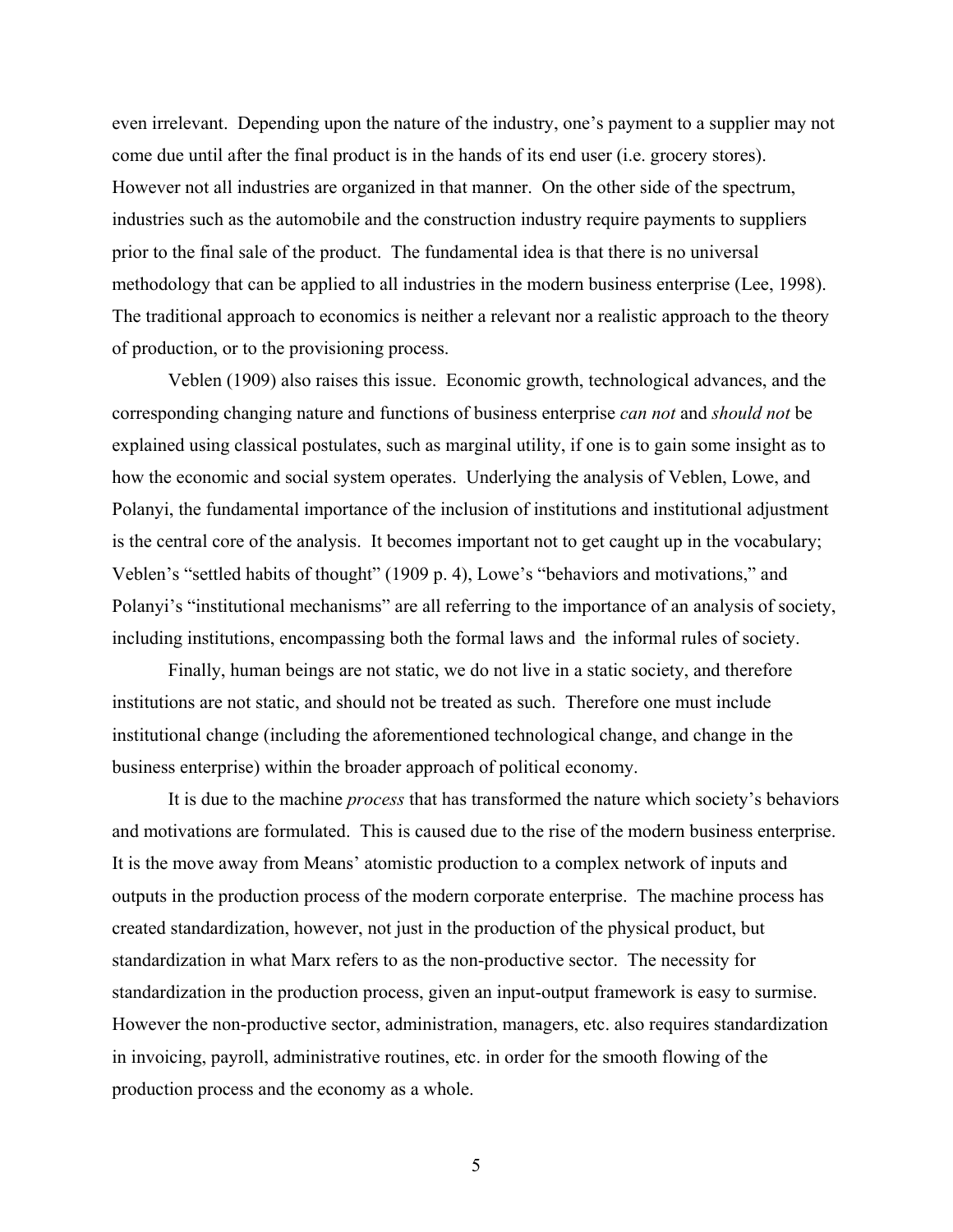Given this framework, a modern industrial capitalist society involves a complex system of relationships, driven by individual micro-processes, each with their own motivations and goals. However, because each micro-unit (individual business or corporation) is dependent upon others within their own industry for inputs in the production process, and dependent upon business practices set by administrators and managers, as well as reliant upon the financial sector, micro decisions can have macro-economic consequences. The aim of the 'new' political economics is then to determine organizational rules which are appropriate for the fulfillment of pre-specified macro goals. Political economics assumes that actual forces that guide economic movements are not known *a priori*; rather they are in themselves categories of unknowns. For Lowe, the major undertaking of political economics is to devise an analytical framework which these unknowns can then be determined. This is precisely the opposite approach of the traditional neoclassical view. Under the neoclassical view, it is the macro goal which is treated as an unknown, and that the path that the economy is moving along is treated as a known. Lowe's instrumental analysis inverts the problem. It is a macro-goal, whether it be full employment and full resource utilization, price stability, environmental sustainable economic growth, etc. that is clearly defined, and (semi) independent of any existing rules or behavior.

With regards to the initial state, it cannot be simply defined through an examination of economic and social relationships of the present day. Rather a comparison has to be made between the terminal state, and the initial state. Both states need to exhibit the same properties, so that the same variables can be compared against each other. To do this one must realize the features of the terminal state, and then through direct observation one can select the relevant units of analysis of the current economic and social structure to devise an initial state. Therefore there can be many initial states, and it is relative to the precise definition of the macro goal or set of macro goals.

Having clearly defined the terminal state, and devised the initial state, an instrumental approach then determines the physical and social arrangements that must be implemented towards the achievement of macro goals. Additionally, it then requires micro units (the business enterprise) to conform in order for the economic and social system to traverse off their existing path, towards the new path which will allow for the attainment of the terminal state. The "businessman" must believe that the macro goal(s) is in the best interest of his micro goal(s). If so, there will be spontaneous conformity of the micro-processes and the macro goal is easily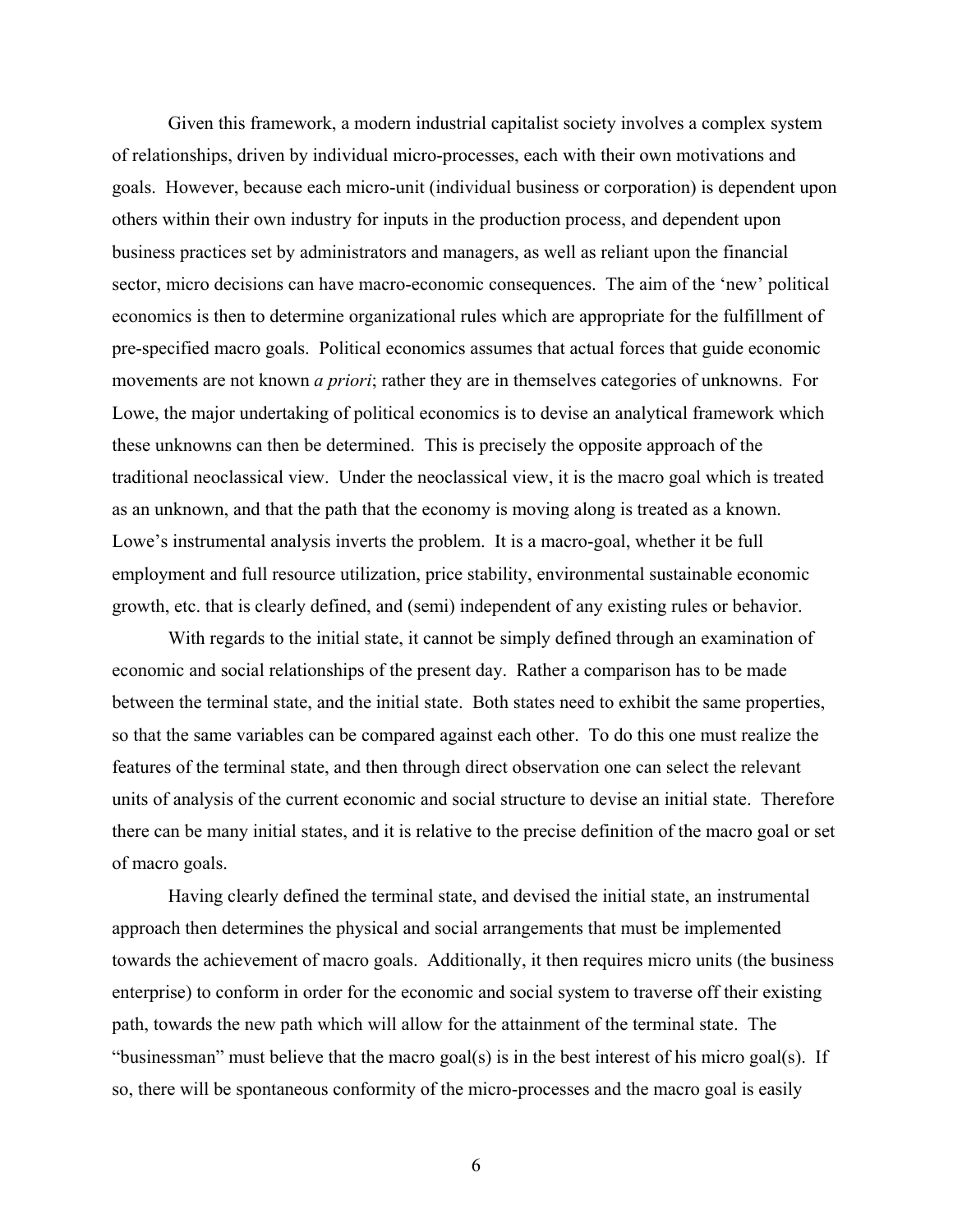achieved. However, given the delicate nature of the micro-process as outlined above, one individual unit can push the system off of its suitable path. Therefore public controls are required to both initiate the traverse and to maintain the system on its desired path in order for the fulfillment of the greater societal goal. This is the outline of the theory of Adolph Lowe's traverse.

## **The Marxian Model of Simple and Expanded Reproduction**

Lowe's theory of the traverse stemmed from Marx's analysis of simple and expanded reproduction. In Marxian economics, economic reproduction refers to the cyclical process in which the initial conditions, which will be set up shortly, are constantly re-created. Marx further developed Quesnay's ideas to help model the circulation of capital, money, and commodities. In Volume II of *Capital* (1978) Marx divides the economy into two departments of social production. The first department (Department 1) is the *Means of Production*, and the second department (Department 2) being the *Means of Consumption.* In each of these two departments the capital component is then divided into fixed capital, *c,* and variable capital, *v.* Variable capital breaks down as well into the replacement of the variable capital that is used up in the production process, and the surplus value, *s,* which is the amount that is over and above that which is consumed in the production process (1978, p. 471). Using this information an investigation of an economy that can create enough output to simply reproduce itself is examined. Therefore the economy can be represented by a system of equations:

| Department 1: $\alpha_1 c + \beta_1 v + \lambda_1 s = \delta$   |     |
|-----------------------------------------------------------------|-----|
| Department 2: $\alpha_2 c + \beta_2 v + \lambda_2 s = \gamma$ . | (2) |

And the total annual product taken together is  $\delta + \gamma$ , which is the sum of the total products of Department 1 and Department 2. There are transactions that are necessary for simple reproduction. The workers wages in Department 2, *β2v*, and the surplus value of the capitalists,  $\lambda_2$ s, must be spent on means of consumption and therefore must be dropped out of the total annual product. The  $\beta_l v + \lambda_l s$  in Department 1 are exchanged with Department 2 for an equivalent amount of constant capital. The capitalist class in Department 2 must convert its constant capital, *α2c*, from the form of means of consumption, into means of production. It must therefore be dropped out of total annual product as well. There still remains  $a_1c$  from Department 1. This consists of the means of production that can only be used in Department 1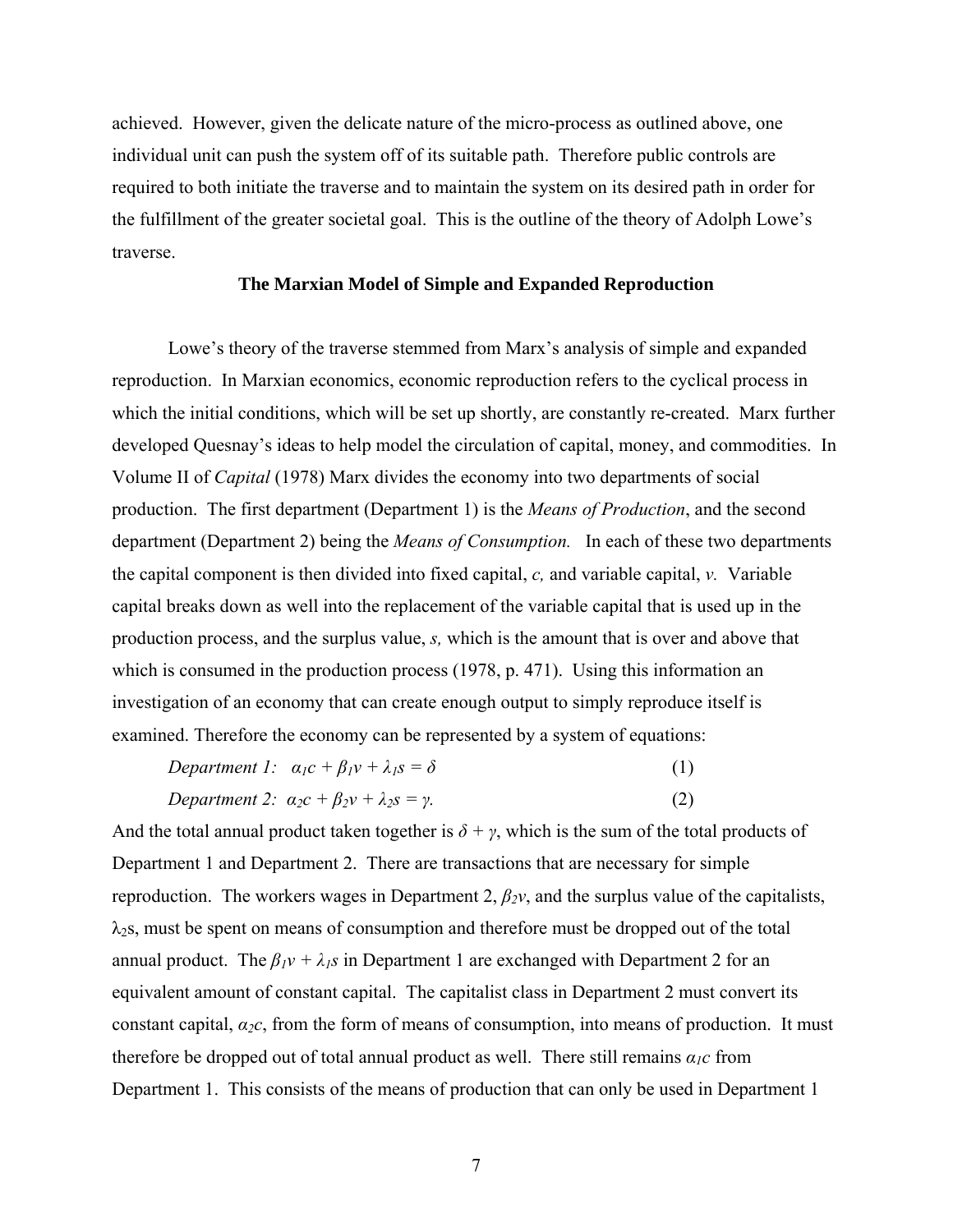and serve to replace the constant capital consumed there (Marx, 1978, p. 474). Therefore we end up with:

Department I: 
$$
\alpha_1 c + \beta_1 v + \lambda_1 s = \delta - \alpha_1 c + \beta_1 v + \lambda_1 s = 0.
$$
 (3)  
Department II:  $\alpha_2 c + \beta_2 v + \lambda_2 s = \gamma - \alpha_2 c + \beta_2 v + \lambda_2 s = 0.$  (4)

Equations 3 and 4 show that there is no capital accumulation in Marx's simple reproduction model, contrary to the expanded reproduction model, where surplus value is being accumulated (Marx, 1978, p. 586). The basic idea behind Marx's expanded reproduction model is to analyze the conditions that are necessary for expanded reproduction to take place, without causing overproduction in either sector. Marx shows that the conditions that are necessary for achieving balanced growth are highly restrictive and that overproduction within a sector causes imbalances in the exchange between sectors. The conditions necessary to achieve balanced growth without causing a disproportional crisis are unlikely met in a capitalist economy. This prepared the starting point for John Hicks and Adolph Lowe for the analysis of the structural traverse. John Hicks coined the name traverse to mean moving from one economic growth path to another (Halevi, p. 3). Hicks' neo-Austrian approach of the traverse problem implemented a two sector model similar to Marx's model. For in Hicks' later writings he becomes dissatisfied with the two-sector approach, mainly this was due to capital equipment being highly specific and not easily transferable among different stages of the production process (Hagemann, 1998, p. 209). The modeling of short-run adjustment processes based on the assumption of shift-able capital goods is inaccurate under real economic and production conditions.

# **The Path of Economic Growth**

Stemming from the earlier work of Karl Marx, and to a lesser extent J.R. Hicks, Adolph Lowe (1950, 1976) in *The Path of Economic Growth* provides a nice theoretical model in which the economy can traverse from one initial steady state path to a terminal higher level of growth.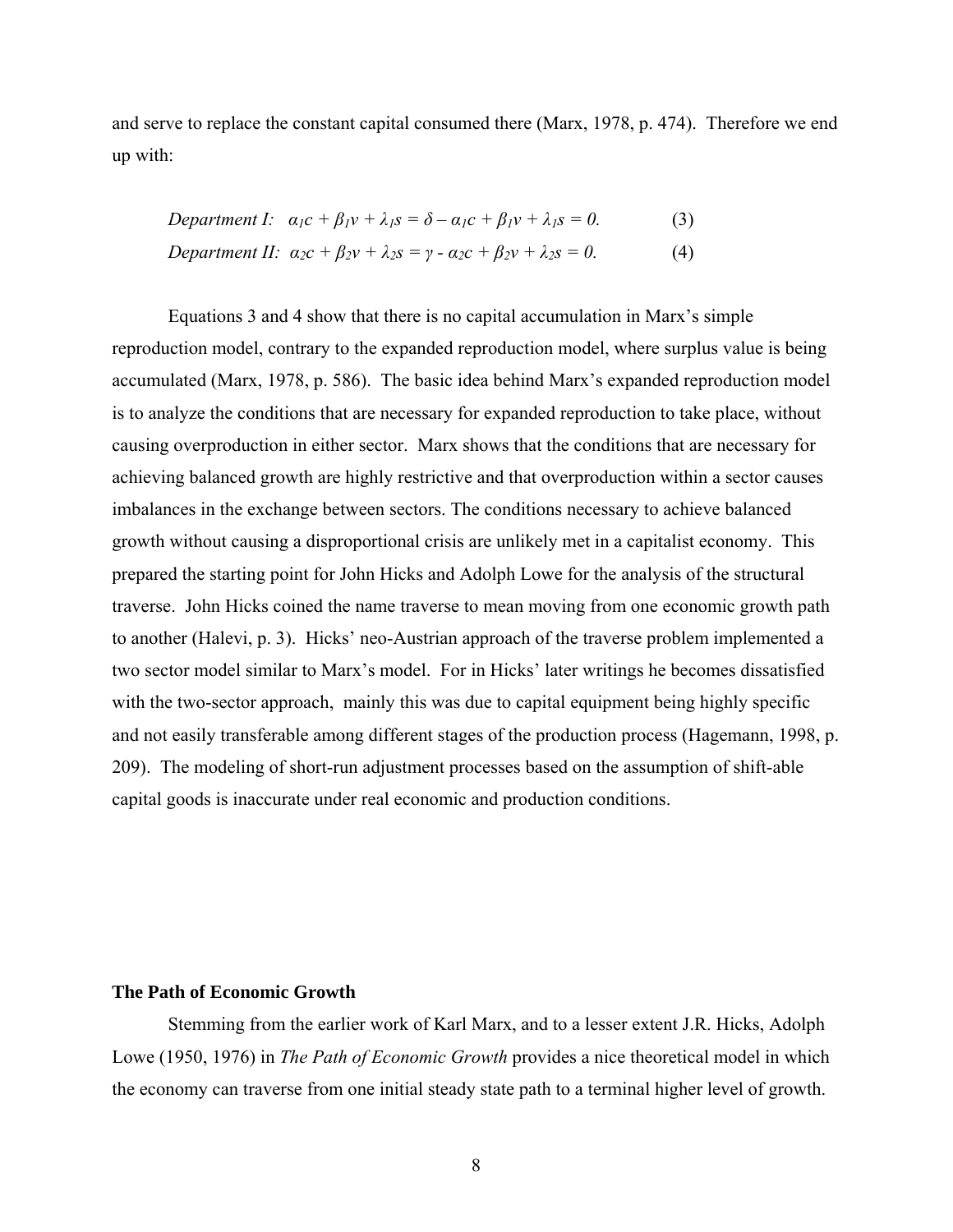Lowe's basic model is divided into three horizontal sectors, of which each sector is divided into four vertical stages, which can represent the inner-workings of the industries within a given sector. His models are different from other growth models like that of Solow, because he makes the assumption that both the initial state and the terminal state must be known.

 The model is a production schema that describes inter-dependent flows that are themselves related to the system's stocks (Lowe, 1976. p. 33). The model is vertically integrated through the successive stages towards the production of consumer goods. The incidence of the vertical flow of resources towards consumption goods is contingent upon the horizontal flow between the three sectors. Lowe's model contains four sets of relationships between labor (N), which Lowe defines as "all human agents producing productive resources (Lowe, 1973 p. 28)" natural resources (R), fixed capital (F), and *w,* the working capital that gets transferred from successive stages. There exists causal relationships between labor, natural resources and capital, and for purposes of production these items have fixed proportions. The four stages show how crude goods go through intermediate steps, given varying amounts of capital, labor, and resources in each step, to then become finished consumerable goods. This simple model presents itself in form that is nice for its simplicity and also for its realism.

 Lowe, in his dynamic model, implements an instrumental approach. He describes the terminal state in which all inputs are continuously and fully utilized (Lowe, 1976, p. 21). Lowe defines three methods which the economy can traverse to a new higher rate of growth. The first is by a change in the labor supply, a change in natural resources, or conversely by a change in the productive capacity of the system (technological progress). In Lowe's model, output in Sector 1a must produce outputs to reproduce the fixed capital that was used up in the production process, and must produce outputs to be used as inputs in the production of Sector 1b. Sector 1b then must produce enough outputs to replace the fixed capital that was used up in that production process, and produce outputs to be used as inputs in Sector 2. Sector 2 then produces consumption goods, which is then consumed by laborers in all three sectors. Given this framework adjustment to a higher rate of growth, using a structural analysis approach, requires output that is produced in Sector 1b, to be transferred to Sector 1a. This then reduces the working capital that is made available to Sector 2, and reduces production in the consumption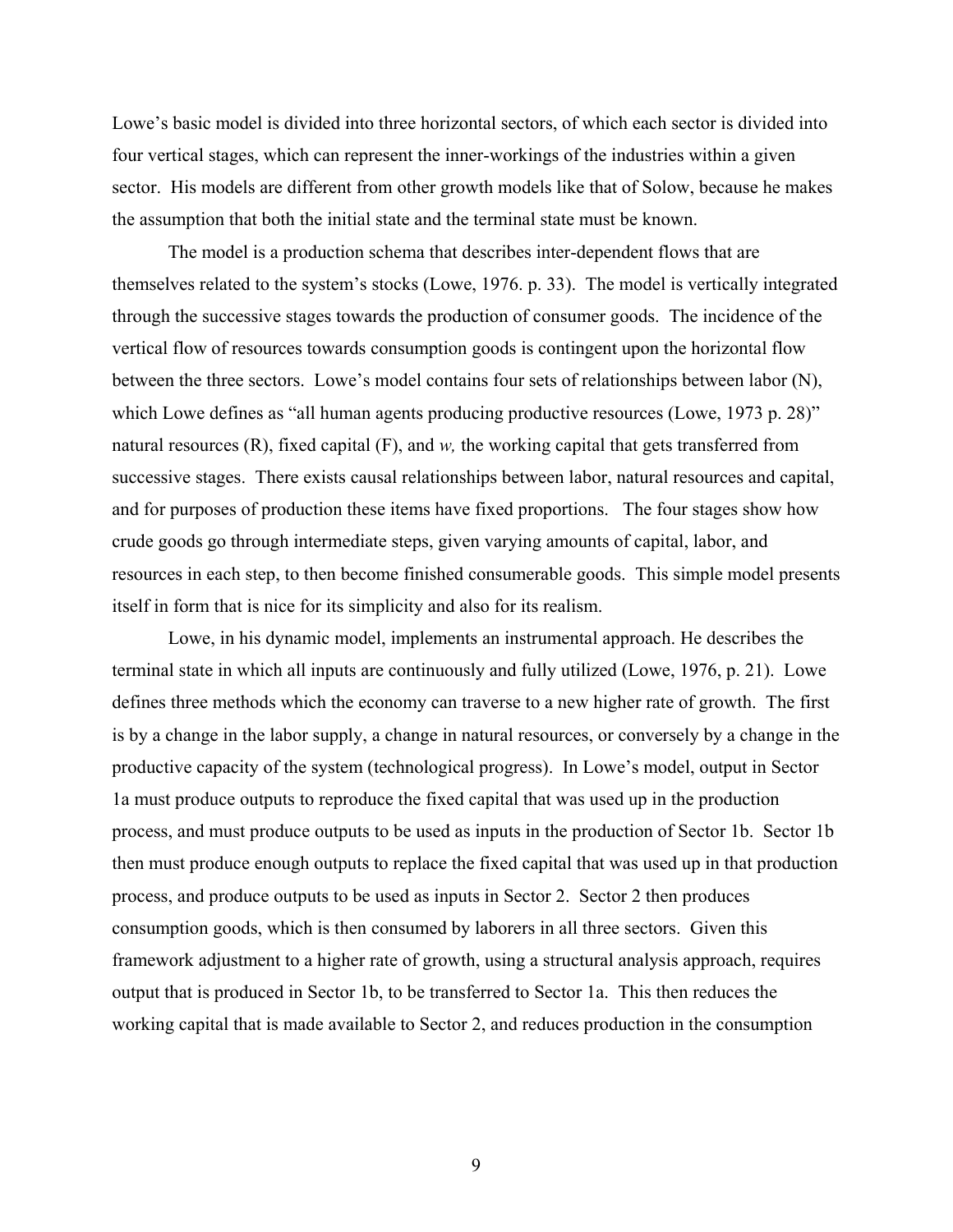goods sector initially.<sup>1</sup> The next phase of the traverse process is in Sector 1a, given an increase in productive inputs that were borrowed from Sector 1b. Sector 1a now produces a greater number of intermediate outputs to be used in Sector 1b. Note this may take some time because Sector 1b is currently at a reduced stage of production. Following an increase in inputs from Sector 1a, Sector 1b can now produce at a higher level achieving higher outputs used in the consumption sector, and achieving growth in the consumption sector.

Note that output from Sector 1b, as was the case for Sector 1a, must be greater to replenish the capital that got used up in production, and to be used as intermediate inputs into Sector 2 (Lowe, 1950, 1976). However, Lowe stipulated that this is only a first step. In order for the adjustment process to be possible it must be supplemented by *force analysis*, whereby the micro-management of individual firms must be motivated in some way in order to initiate the traverse (Gerhke and Hagemann, 1996).

#### **Modern Day Implications of Lowe's Analysis**

The importance of the micro-aspect of Lowe's instrumental approach cannot be overlooked. Public controls can be put into place to force individual agents to conform, to allow for the achievement of the terminal state. Under centralized planning the means of devising and implementing public controls is neither here nor there because it is only the achievement of the macro goal that is of any precedence. Under a capitalistic system public controls may be necessary in order to forcibly align the micro and the macro goals. Lowe's notion of spontaneous conformity only exists when there is a marriage between the macro goal of the state and the micro goals of agents within that system. This however may be a heroic assumption. Therefore, given the disjointedness of the micro and the macro goals, public control becomes necessary in order to keep the micro-units from deviating off the path. But, perhaps it may be of

 $\overline{a}$ 

<sup>&</sup>lt;sup>1</sup> Note: this creates technological and structural unemployment. This is a serious problem in both the macro and the micro-economy. And is an issue that has been debated by both micro-economists and macro-economists across the discipline. Unemployment causes a deterioration of skills which causes higher production costs for firms. See: Gregory R. Woirol (1996) *The Structural and Technological Unemployment Debates* Greenwood Press.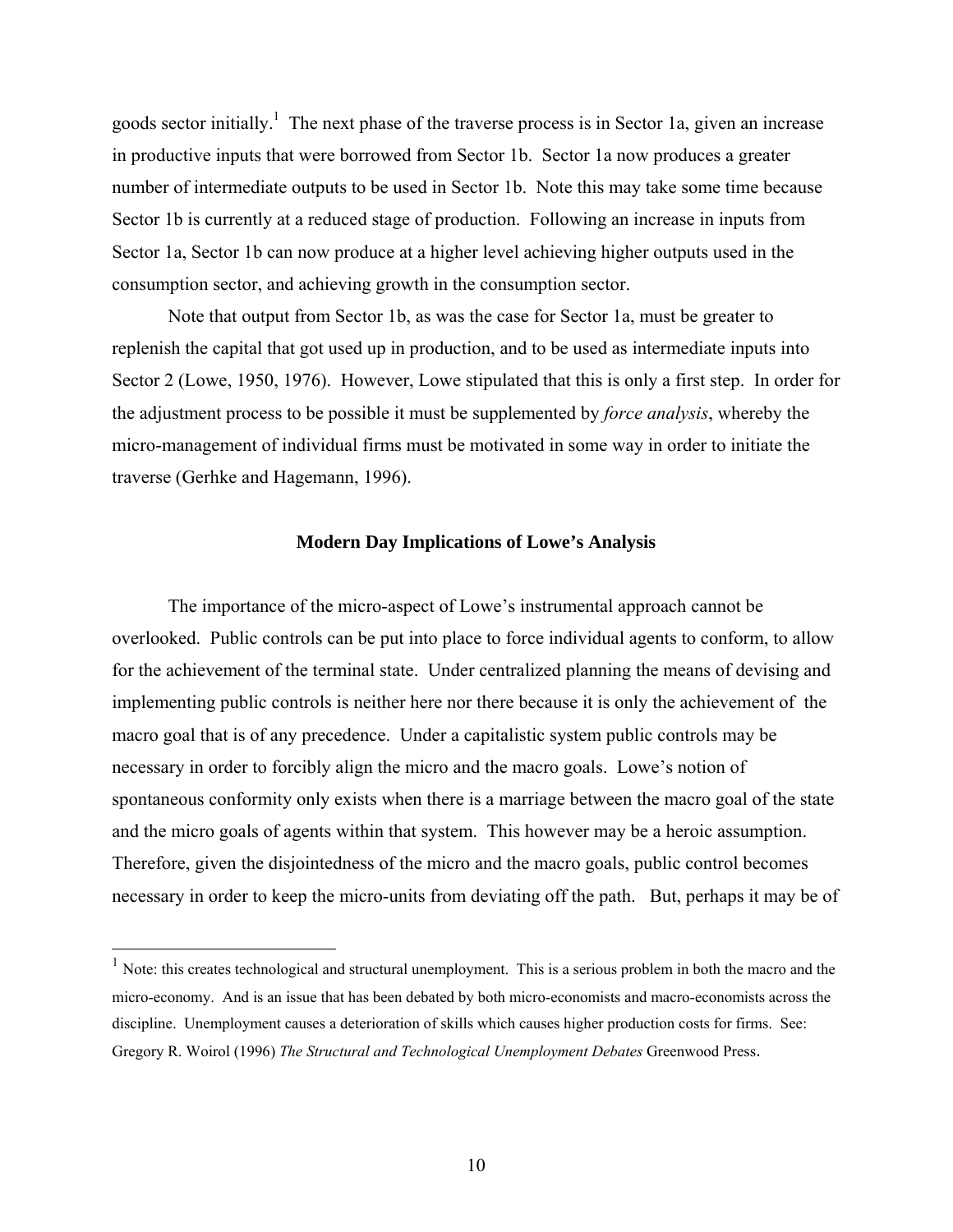importance to develop a full understanding of how the business enterprise functions, so that one can align both the micro and macro goals when defining the terminal state. The inclusion of individuals and businesses in pre-specifying the terminal state makes the adjustments which are necessary for its achievement palatable. This then lessens the control by the government of the business enterprise. It is then easy to surmise that the role of political economics is simply to serve as a means to greater social ends.

 Lowe's structural analysis of traverse processes is primarily concerned with the structural conditions that are necessary to achieve desired social ends. One problematic concern is the amount of physical time it takes for the economy to complete the movement from its existing path to the new, socially beneficial path. There is not a smooth flow of new capital inputs into the production process in successive periods. The problem that the economy confronts when departing from a steady growth path, via the utilization of new capital, is that the adjustment process that must take place requires real time and cost. Capital is itself not an original factor of production but is a result of the production process. Therefore real capital can be treated as both an output and an input, the production of which determines the growth path for the whole economy. But it is the real time it takes for the implementation of new capital which causes imbalances in the exchange between sectors and possible overproduction within a sector (Hagemann, 1990, p.147). In addition the labor supply must increase proportionately with the addition of capital. This is necessary in order to accommodate the increase in capital in sectors 1a and 1b.

 Of course labor is as well a necessity for the initiation of the traverse. The absence of a reserve army of labor would essentially cause the system to breakdown, as an increase in the labor supply is a necessary precondition to the addition of new capital, and therefore increased output. Therefore without an unemployed labor force, adjustment to a new growth path becomes impossible. Therefore unemployment provides flexibility within the system. However, this is a paradox within itself, because a fully employed workforce is socially desirable, yet a reserve army is required for the achievement of other macro-goals. Therefore there exists a trade-off between flexibility within the system and unemployment (Forstater, 1997, p.14). In addition rigidities in the system could occur due to regulations in the quantity or use of natural resources. This is of course assuming a finite supply of natural resources. In addition, it is not only the adjustment of new capital that causes rigidities in the system, but also the attainment of new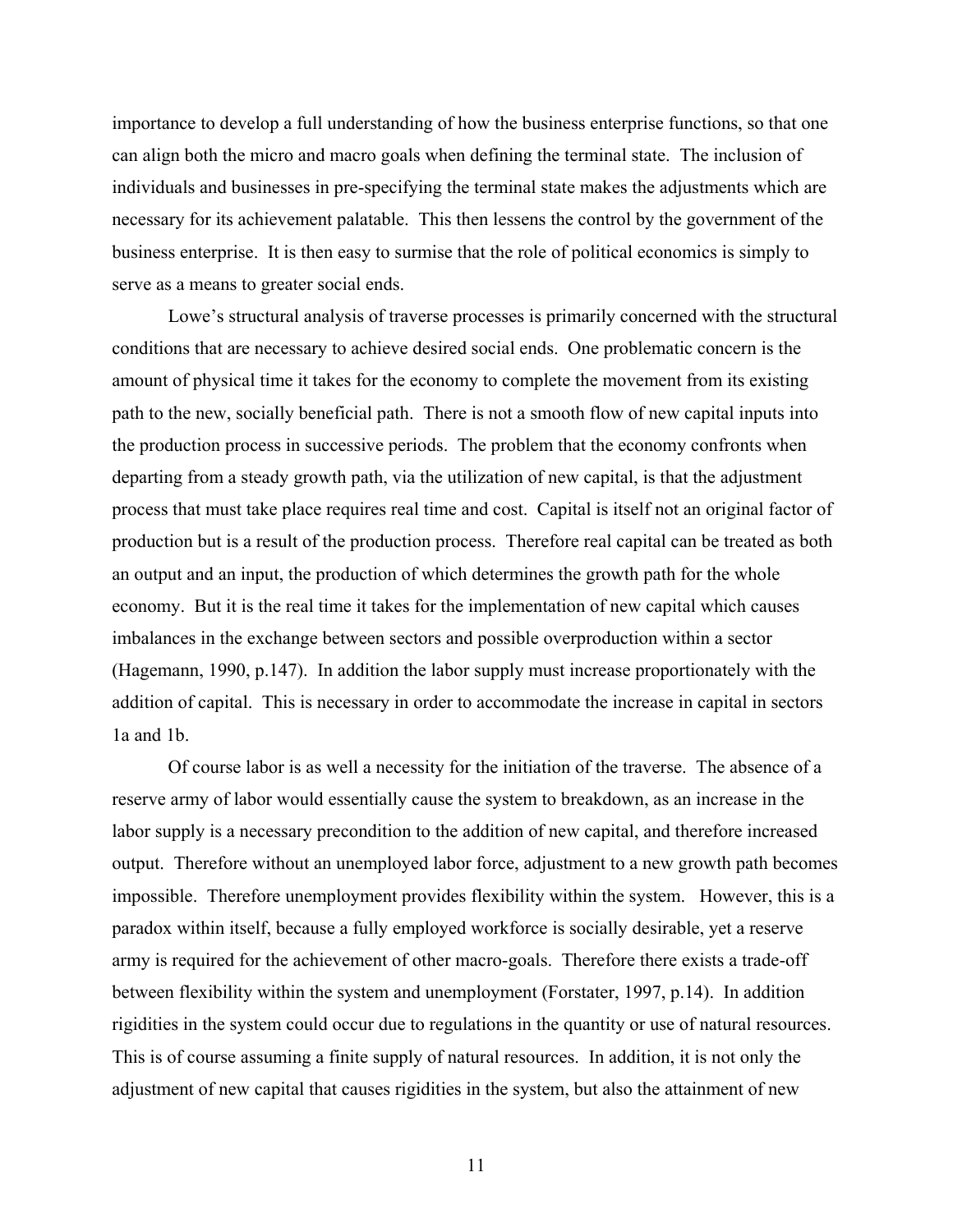capital. However this could be eliminated if firms have produced capital in excess of what is currently required (Forstater, 1997). So the two conditions that provide for system flexibility are excess capacity and unemployment. However it has been suggested that, given the high social cost of unemployment which has been shown to lead to poverty, crime, and suicide, the problem could be alleviated through a fourth sector. Using Lowe's model that was presented earlier, the fourth sector would be a government producing sector. This seems like an ideal solution for a number of reasons. First, the government sector would be able to hire the unemployed workforce while still maintaining system flexibility. This alleviates the social burden of unemployed workers in the economy. Additionally, a government sector is not a profit maximizing institution; its function is the maximization of social well being. A government sector in addition to not being profit maximizing has no capital labor ratios as the other three sectors have. A government sector has an infinitely elastic demand for labor (Forstater, 1997). The inclusion of a fourth government sector allows for both full employment, and system flexibility. Full capacity utilization is desirable, although the negative effects of unused capital are not nearly as detrimental to the economy as unemployment is (Forstater, 1997).

#### **Conclusion**

 The historical framework of a two-sector analysis to the system of production has been shown. It was first developed by François Quesnay and the Physiocrats, and later expanded upon by Karl Marx in the nineteenth century. It was shown how Marx's two sector model achieved simple reproduction in the economy as well as expanded reproduction via capital accumulation. This was then used by John Hicks who developed a vertically integrated model, which was soon abandoned in favor of Adolph Lowe's horizontally integrated model. This model showed how the outputs of Sector 1a and 1b were merely working capital, and that Sector 2 produced consumption goods for all three sectors. Lowe's model has become the framework for the study of economic growth and development, and one in which policy can formulated on. The changes in the production process changes the employment level and the price level. Therefore employment or inflation targeting governments may use this analysis to further their respective economic goals. Lastly, the causes of rigidity in the Lowe model were analyzed as well as a possible solution through the use of a forth sector was presented.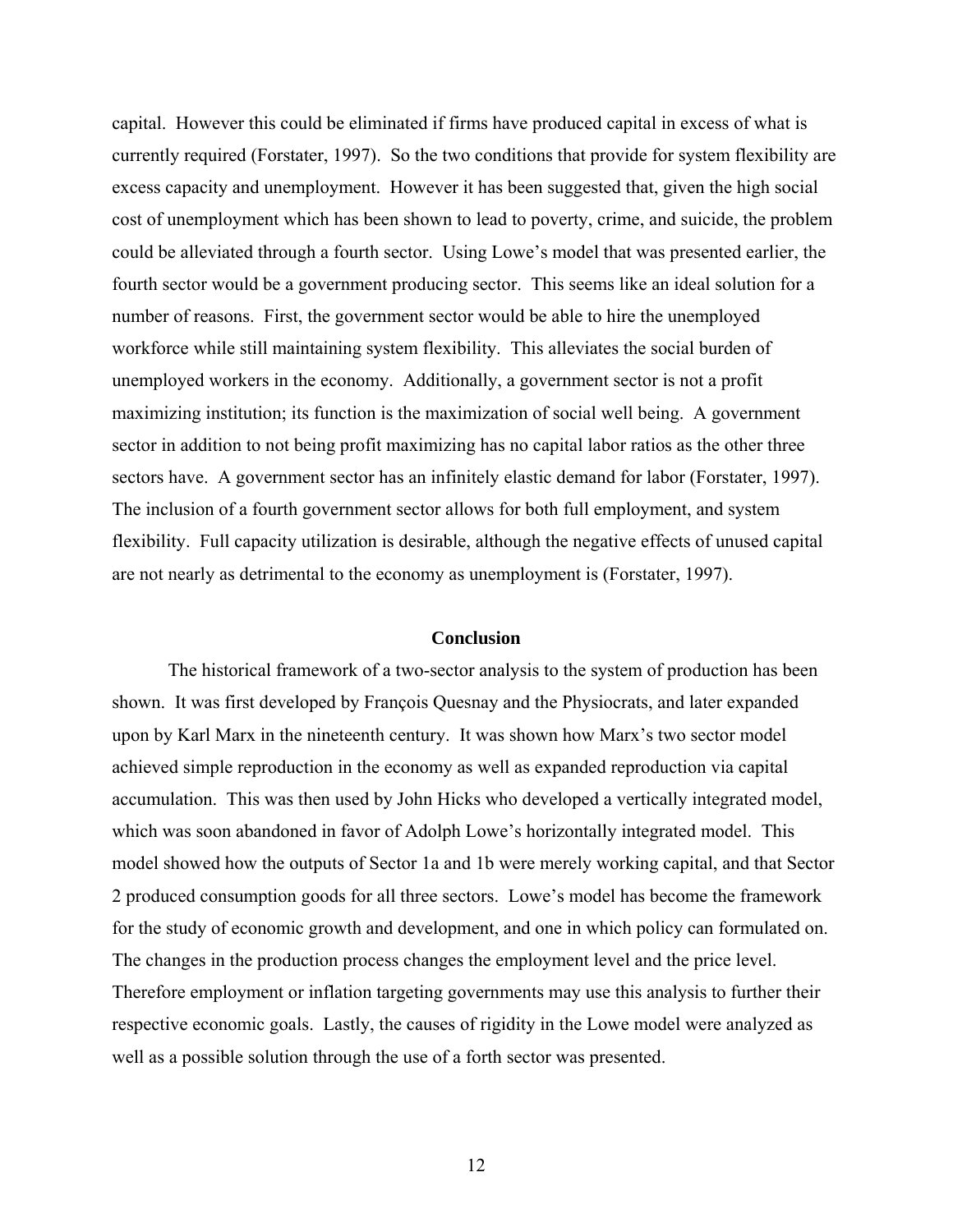Further avenues of research in this area, are to develop models in order to analyze the size affects of structural changes in the models, as real variables, prices and employment are affected by changes in the structural coefficients. Natural resources should not be assumed to be in infinite supply. There could easily be negative supply shocks of the availability of natural resources, most notably oil, which has historically been shown to be true, and the affects of which have been realized. So the assumption of an infinite supply of natural resources is a rather heroic one and models could be developed showing the affects of a negative supply shock of natural resources, and ways to adjust the production process, in order to prevent the detrimental affects to the economy.

# REFRENCES:

Amendola, M. (1984) "Towards a Dynamic Analysis of 'Traverse'" *Eastern Economic Journal,* Vol. X, No. 2.

Courvisanos, J. and B. Verspagen (2004) "Innovation and Investment in Dynamic Economies, 1870 – 2000: Kaleckian Dynamics and Evolutionary Life Cycles" in Wray, L.R. and M. Forstater (eds.) *Contemporary Post Keynesian Analysis,* Edward Elgar Press.

Courvisanos, J. (2006) "Galbraith and the Political Economy of Technological Innovation: Critical Perspectives and a Heterodox Synthesis" in Laperche, B. *et al* (eds.) *Innovation, Evolution and Economic Change,* Edward Elgar Press.

Forstater, Mathew, (1997) "Selective Use of Discretionary Public Employment and Economic Flexibility," Working Paper No. 218, Jerome Levy Economics Institute.

Gerhke, C. and H. Hagemann (1996) "Efficient Traverses and Bottlenecks: A Structural Approach" in Landesmann, M and R. Scazzieri (eds.) *Production and Economic Dynamics,*  Cambridge University Press.

Halevi, J. and P. Kriesler (1992) "An Introduction to the Traverse in Economic Theory" in Halevi *et al* (eds.) *Beyond the Steady State: A Revival of Growth Theory,* St.Martin's Press.

Krohn, C-D. (1993) *Intellectuals in Exile,* University of Massachusetts Press.

Leontief, W. (1951) *Input-Output Economics,* Scientific American Inc.

Lowe, A (2004 [1935]) *Economics and Sociology* Routledge Press.

Lowe, A. (1950) "A Structural Model of Production" *Social Research* Vol. 19.